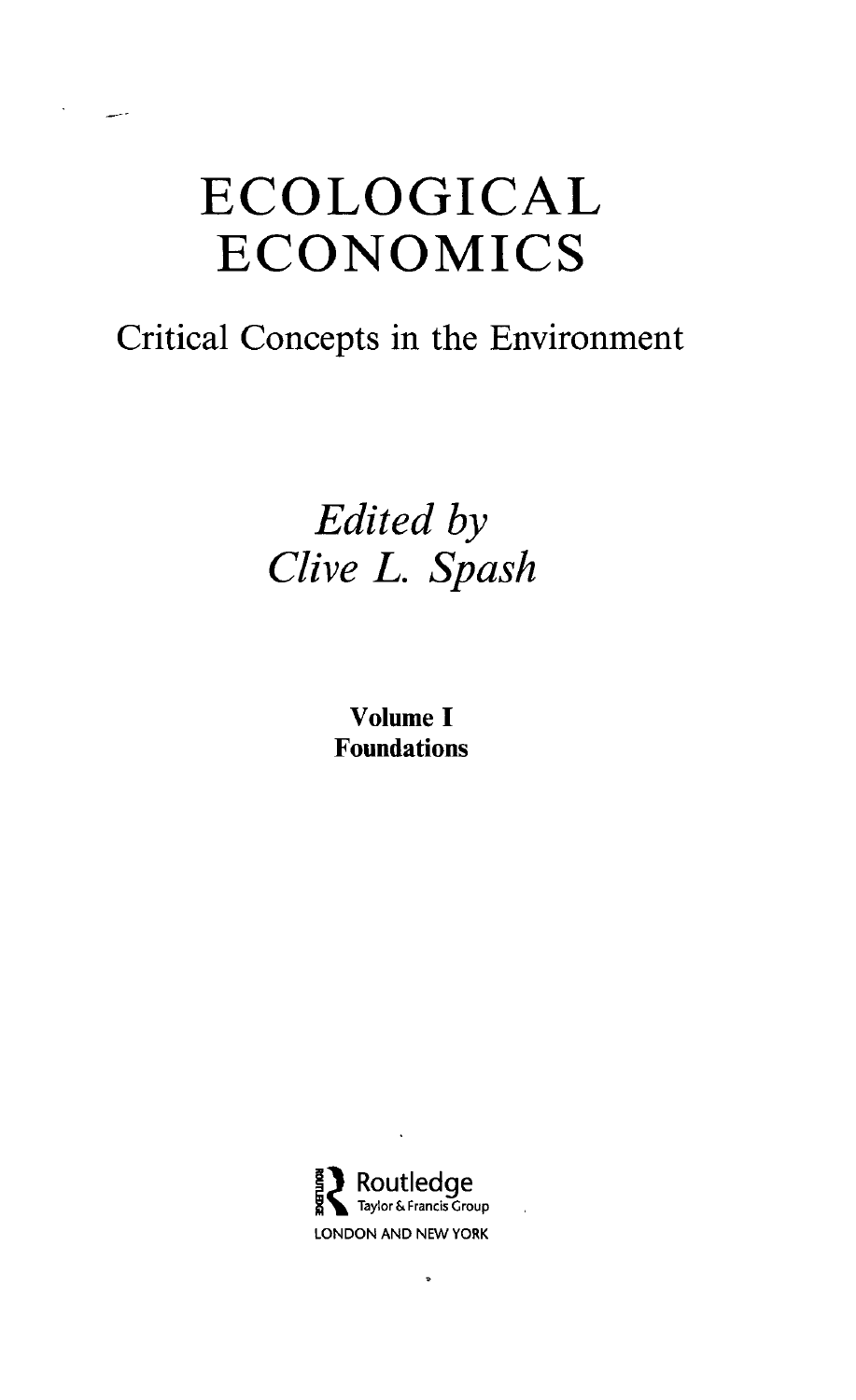|              | Editor's Acknowledgements<br>Acknowledgements                                        | XV.<br>xvii  |
|--------------|--------------------------------------------------------------------------------------|--------------|
|              | Chronological table of reprinted articles and chapters                               | xxi          |
|              | General Introduction: ecological economics - a subjective                            |              |
|              | opinion                                                                              | $\mathbf{1}$ |
|              | CLIVE L. SPASH                                                                       |              |
|              | <b>Introduction: foundations</b>                                                     | 29           |
|              | CLIVE L. SPASH                                                                       |              |
|              | PART <sub>1</sub>                                                                    |              |
|              | The development of ecological economics                                              | 37           |
| 1            | Ecological economics: 'taking nature into account'<br>J. MARTINEZ-ALIER              | 39           |
| $\mathbf{2}$ | The development of environmental thinking in economics<br>CLIVE L. SPASH             | 62           |
|              | PART <sub>2</sub>                                                                    |              |
|              | Beyond standard economic theory                                                      | 87           |
|              | 3 Toward a new science of political economy<br>K. W. KAPP                            | 89           |
| 4            | Methods in economic science<br>NICHOLAS GEORGESCU-ROEGEN                             | 105          |
| 5.           | Economics as mechanics and the demise of biological diversity<br>RICHARD B. NORGAARD | 116          |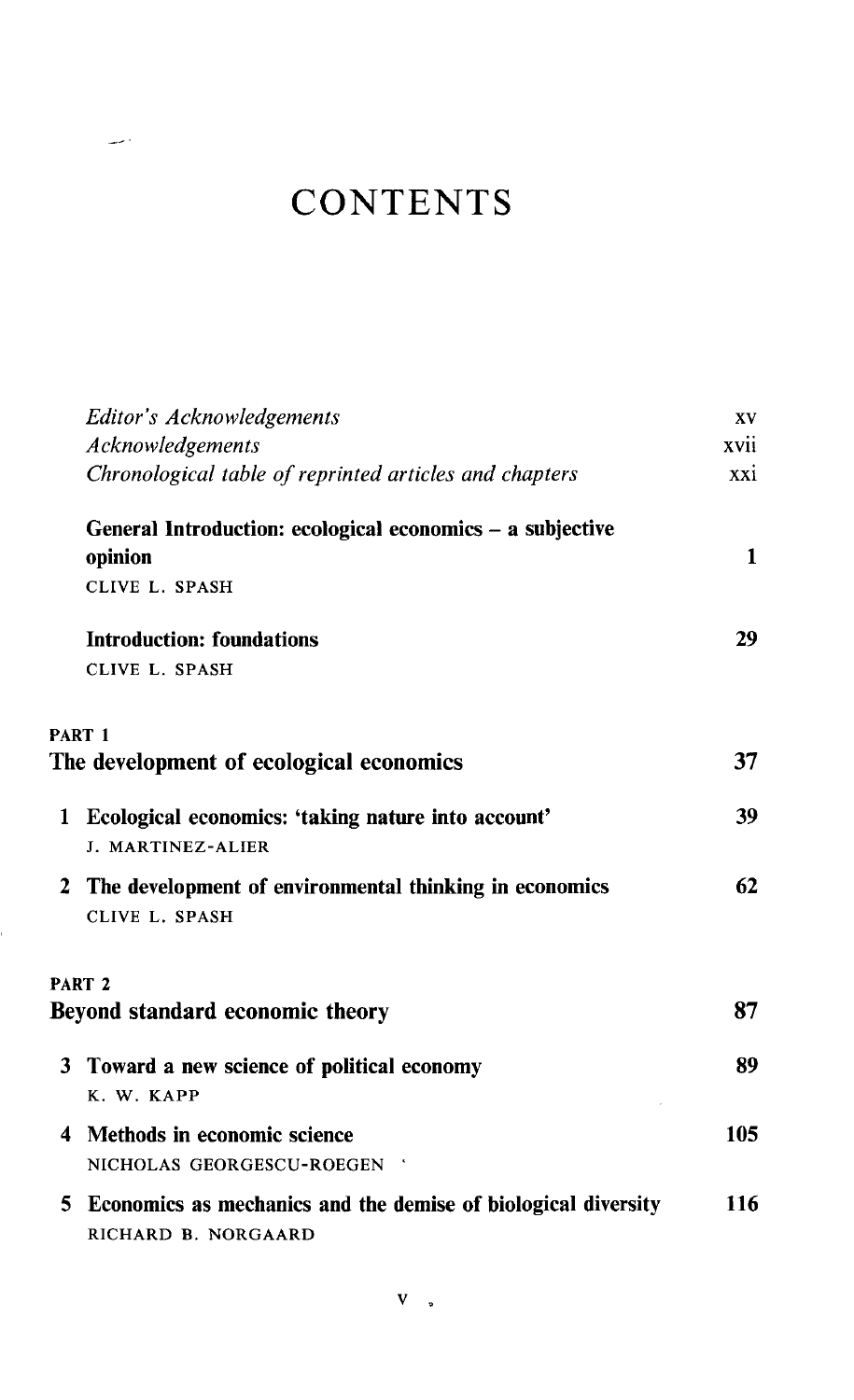|    | 6 Development and human needs<br>MANFRED MAX-NEEF                                                                                  | 131  |
|----|------------------------------------------------------------------------------------------------------------------------------------|------|
| 7  | Beyond <i>Homo economicus</i> : evidence from experimental<br>economics<br><b>HERBERT GINTIS</b>                                   | 150  |
| 8. | The social contingency of wants<br>KJELL ARNE BREKKE AND RICHARD B. HOWARTH                                                        | 167  |
| 9. | The moral re-entry<br>F. HIRSCH                                                                                                    | 184  |
| 10 | The approach of ecological economics<br>JOHN GOWDY AND JON D. ERICKSON                                                             | 199  |
|    | PART <sub>3</sub><br>Connecting economics with biology and ecology                                                                 | 219  |
| 11 | The suppression of evolutionary approaches in economics:<br>the case of Marshall and monopolistic competition<br>NICOLAI JUUL FOSS | 221  |
|    | 12 On economics as a life science<br>HERMAN E. DALY                                                                                | 235. |
|    | 13 Bio-economics: social economy versus the Chicago School<br>JOHN M. GOWDY                                                        | 249  |
|    | 14 Evolutionary biology, technological change and economic history<br><b>JOEL MOKYR</b>                                            | 263  |
|    | 15 Why the problem of reductionism in biology has implications<br>for economics<br>GEOFFREY M. HODGSON                             | 286  |
|    | PART 4<br>Thermodynamics, entropy and economics                                                                                    | 313  |
|    | 16 Perspective<br>A. V. KNEESE, R. U. AYRES AND R. C. D'ARGE                                                                       | 315  |
|    | 17 Energy and economic myths<br>NICHOLAS GEORGESCU-ROEGEN                                                                          | 328  |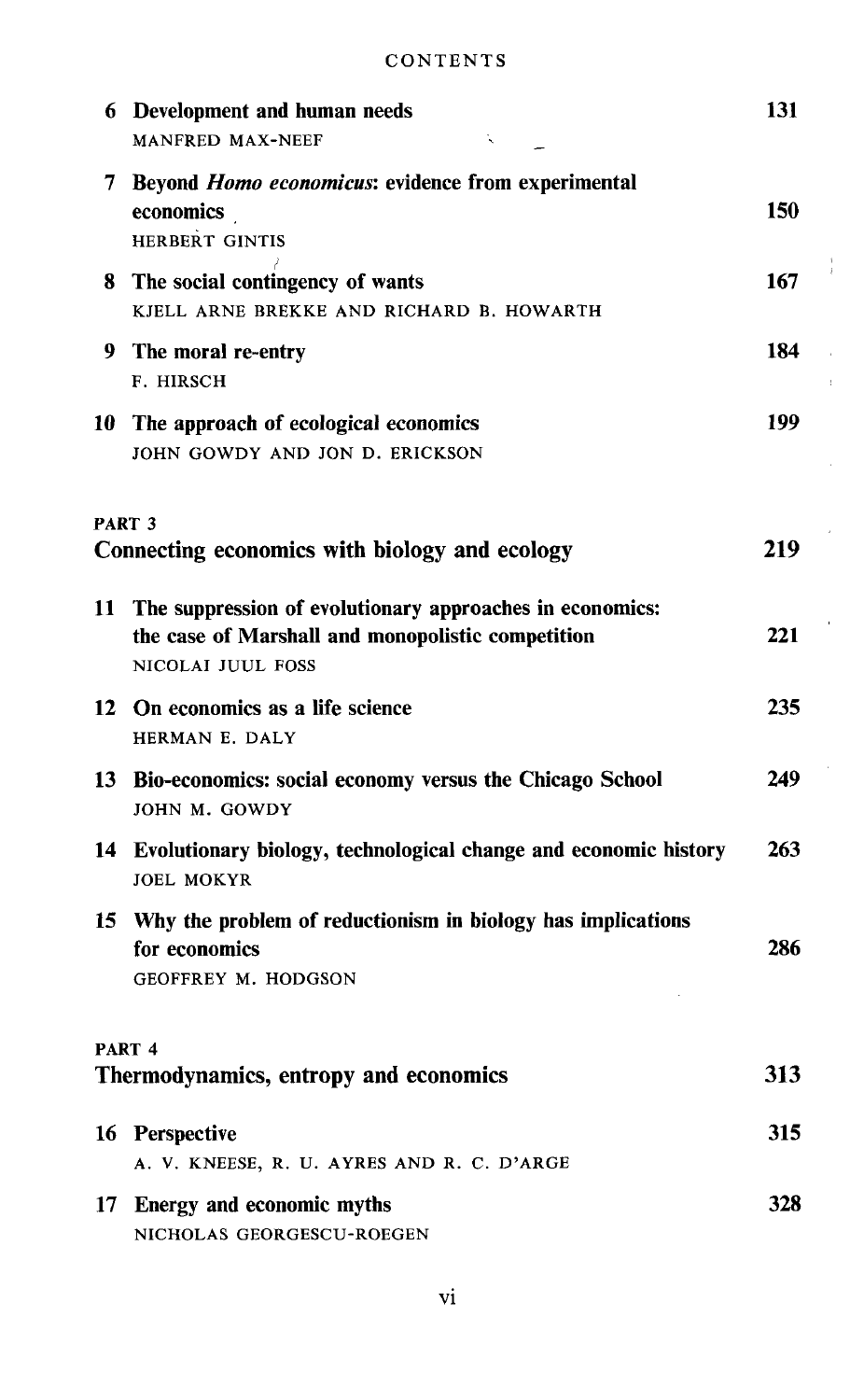|    | 18 Nicholas Georgescu-Roegen: entropy the measure of<br>economic man<br>NICHOLAS WADE                                                                                        | 374 |
|----|------------------------------------------------------------------------------------------------------------------------------------------------------------------------------|-----|
|    | 19 The steady state and ecological salvation:<br>a thermodynamic analysis<br>NICHOLAS GEORGESCU-ROEGEN                                                                       | 381 |
|    | 20 Steady state and thermodynamics<br>HERMAN E. DALY                                                                                                                         | 393 |
| 21 | Steady state and thermodynamics: author's reply<br>NICHOLAS GEORGESCU-ROEGEN                                                                                                 | 395 |
| 22 | Eco-thermodynamics: economics and the second law<br>ROBERT U. AYRES                                                                                                          | 397 |
| 23 | Accounting for growth: the role of physical work<br>ROBERT U. AYRES AND BENJAMIN WARR                                                                                        | 427 |
|    | <b>VOLUME II SUSTAINING WELL-BEING</b>                                                                                                                                       |     |
|    | Acknowledgements                                                                                                                                                             | ix  |
|    | Introduction: sustaining well-being<br>CLIVE L. SPASH                                                                                                                        | 1   |
|    | PART 5<br>Economic growth, sustainability and the environment                                                                                                                | 9   |
|    | 24 Impact of population growth: complacency concerning this<br>component of man's predicament is unjustified and<br>counterproductive<br>PAUL R. EHRLICH AND JOHN P. HOLDREN | 11  |
|    | 25 The steady-state economy: alternative to growthmania<br>H. E. DALY                                                                                                        | 24  |
|    | 26 'Poverty and progress' revisited<br>MICHAEL COMMON                                                                                                                        | 39  |
|    | 27 Coevolutionary development potential<br>RICHARD B. NORGAARD                                                                                                               | 61  |

 $\frac{1}{2}$ 

 $\frac{1}{4}$ 

 $\ddot{\phantom{0}}$ 

 $\frac{1}{2}$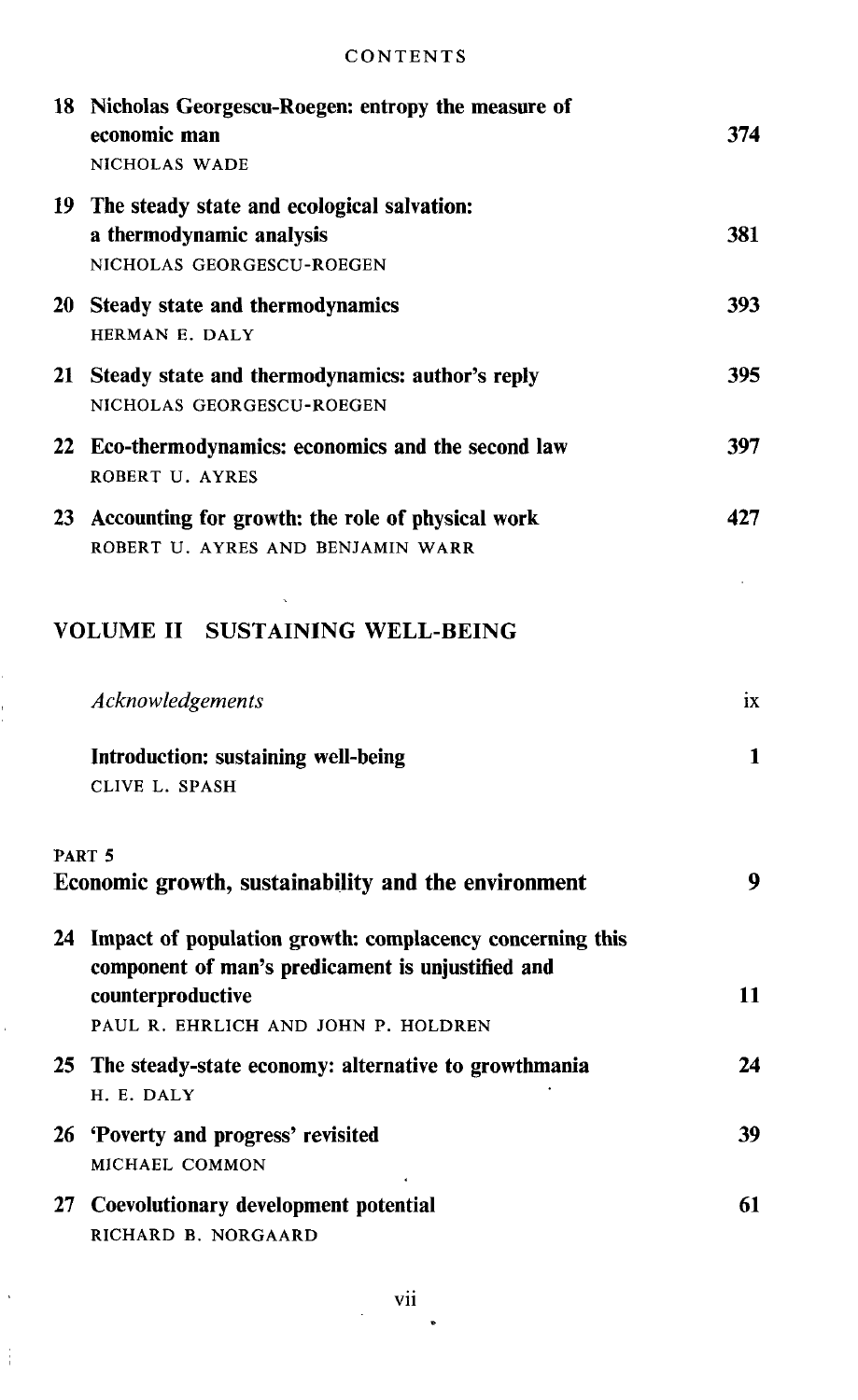$\Delta\sim 1$ 

|    | 28 Socio-ecological regime transitions in Austria and the<br><b>United Kingdom</b><br>FRIDOLIN KRAUSMANN, HEINZ SCHANDL AND<br><b>ROLF PETER SIEFERLE</b>       | 80  |
|----|-----------------------------------------------------------------------------------------------------------------------------------------------------------------|-----|
|    | 29 Developments in the throughput-income relationship:<br>theoretical and empirical observations<br>S. M. DE BRUYN AND J. B. OPSCHOOR                           | 112 |
|    | 30 Economic growth and quality of life: a threshold hypothesis<br><b>MANFRED MAX-NEEF</b>                                                                       | 134 |
|    | 31 Political perception and ensemble of macro objectives and<br>measures: the paradox of the Index for Sustainable<br><b>Economic Welfare</b><br>RAFAEL ZIEGLER | 139 |
|    | 32 ISEW. The 'debunking' interpretation and the<br>person-in-community paradox: comments on Rafael Ziegler<br>HERMAN E. DALY AND JOHN B. COBB, JR               | 157 |
|    | 33 Will raising the incomes of all increase the happiness of all?<br>RICHARD A. EASTERLIN                                                                       | 160 |
|    | 34 Explaining happiness<br>RICHARD A. EASTERLIN                                                                                                                 | 174 |
|    | 35 Redefining the good life in a sustainable society<br>LESTER W. MILBRATH                                                                                      | 193 |
|    | 36 Citizenship, well-being and sustainability: Epicurus or Aristotle?<br><b>JOHN O'NEILL</b>                                                                    | 203 |
|    | 37 Substitutability: or, why strong sustainability is weak and<br>absurdly strong sustainability is not absurd<br><b>ALAN HOLLAND</b>                           | 220 |
| 38 | Sustainable development in a post-Brundtland world<br>CHRIS SNEDDON, RICHARD B. HOWARTH AND<br>RICHARD B. NORGAARD                                              | 237 |

 $\sim$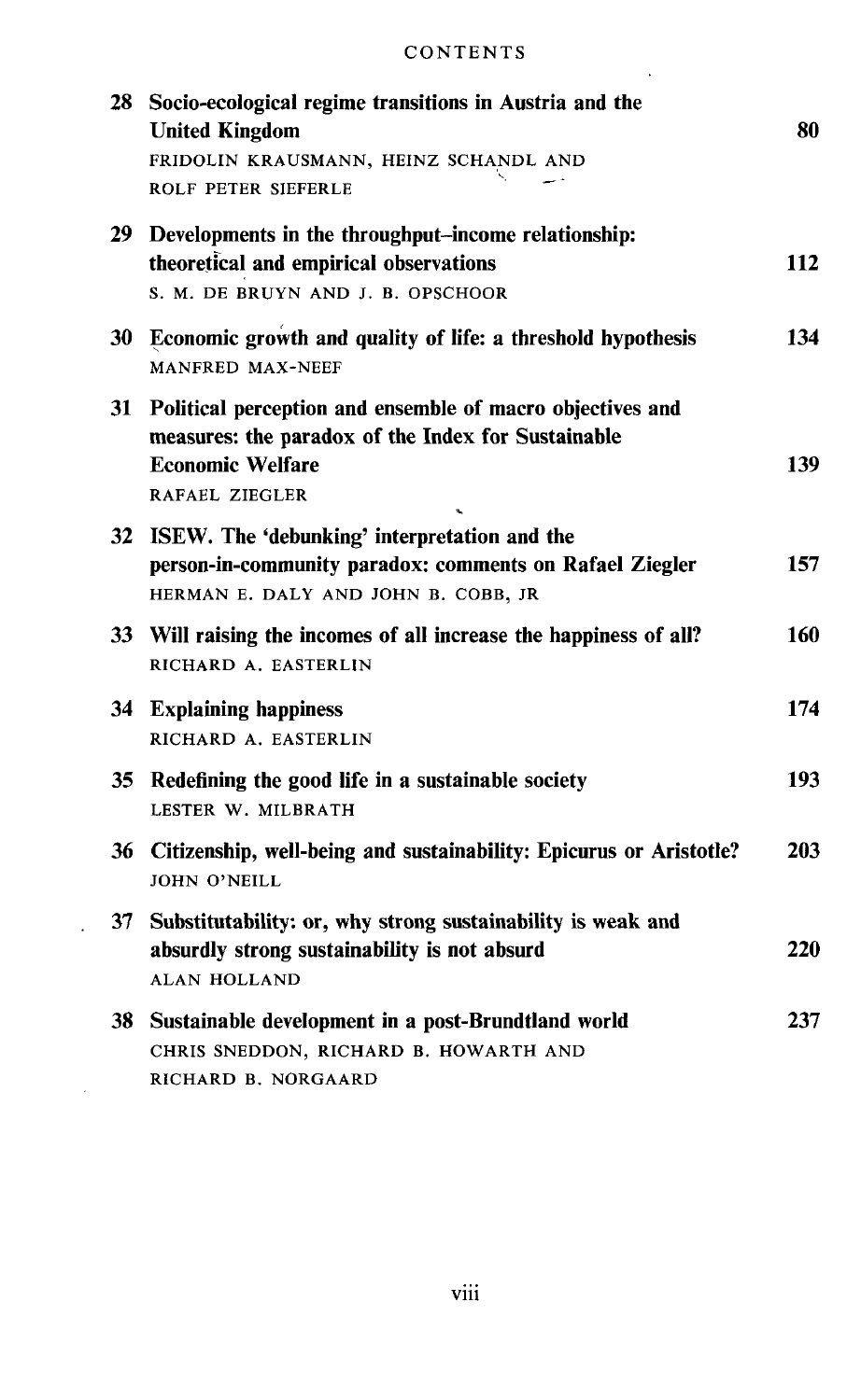| PART 6<br>The consumer society           |                                                                                                                            | 263 |
|------------------------------------------|----------------------------------------------------------------------------------------------------------------------------|-----|
| 39                                       | The moral aspect of consumption<br><b>CHARLES S. DEVAS</b>                                                                 | 265 |
| 40                                       | The social costs of cutthroat competition, planned obsolescence<br>and sales promotion<br>K. W. KAPP                       | 275 |
| 41                                       | The myth of consumers' sovereignty<br>E. J. MISHAN                                                                         | 293 |
|                                          | 42 The revised sequence<br>J. K. GALBRAITH                                                                                 | 300 |
| 43                                       | The ambiguity of economic output<br>F. HIRSCH                                                                              | 307 |
| 44                                       | The dynamics of willingness to consume<br><b>INGE RØPKE</b>                                                                | 320 |
| PART 7<br>Concern for future generations |                                                                                                                            | 351 |
| 45                                       | The futurity problem<br><b>GREGORY KAVKA</b>                                                                               | 353 |
|                                          | 46 Sustainability as opportunity<br>RICHARD B. HOWARTH                                                                     | 368 |
| 47.                                      | Economics, ethics and future generations<br>CLIVE L. SPASH                                                                 | 383 |
| 48                                       | Intergenerational equity and sustainability<br><b>B. G. NORTON</b>                                                         | 415 |
|                                          | 49 Obligations of justice towards future generations: a revolution<br>in social and legal thought<br><b>EMMANUEL AGIUS</b> | 449 |

 $\ddot{\phantom{0}}$ 

 $\mathcal{A}$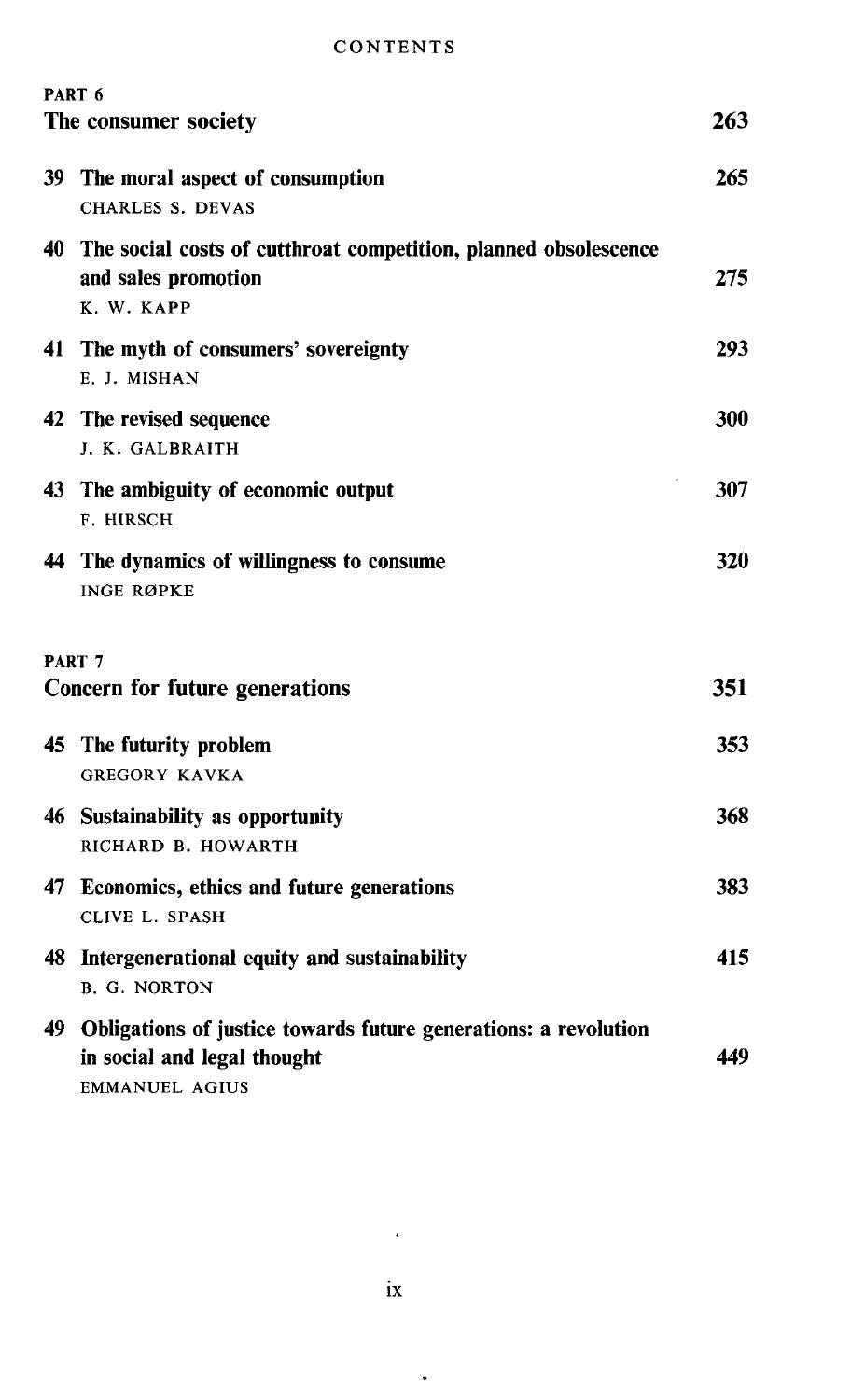#### VOLUME III ENVIRONMENTAL VALUES

|     | Acknowledgements                                                                                       | ix  |
|-----|--------------------------------------------------------------------------------------------------------|-----|
|     | Introduction: environmental values<br>CLIVE L. SPASH                                                   | 1   |
|     | PART <sup>8</sup><br>The environmental valuation problem                                               | 7   |
| 50. | The nature and significance of social costs<br>K. W. KAPP                                              | 9   |
|     | 51 Some problems with environmental economics<br><b>MARK SAGOFF</b>                                    | 20  |
| 52. | Environmental valuation: some problems of wrong questions<br>and misleading answers<br>JACK L. KNETSCH | 40  |
|     | 53 Further problems with neoclassical environmental economics<br>JOHN M. GOWDY AND PEG R. OLSEN        | 58  |
|     | 54 Ecosystems, contingent valuation and ethics: the case of<br>wetland re-creation<br>CLIVE L. SPASH   | 69  |
|     | 55 Incommensurability and monetary valuation<br><b>JONATHAN ALDRED</b>                                 | 98  |
|     | 56 Choices without prices without apologies<br>ARILD VATN AND DANIEL W. BROMLEY                        | 128 |
|     | 57 Are choices tradeoffs?<br><b>ALAN HOLLAND</b>                                                       | 152 |
|     | PART <sub>9</sub><br>Lessons in valuation for ecological economists                                    | 173 |
|     | 58 Conceptions of value in environmental decision-making<br>JOHN O'NEILL AND CLIVE L. SPASH            | 175 |

 $\bar{z}$ 

 $\mathcal{A}^{\text{max}}_{\text{max}}$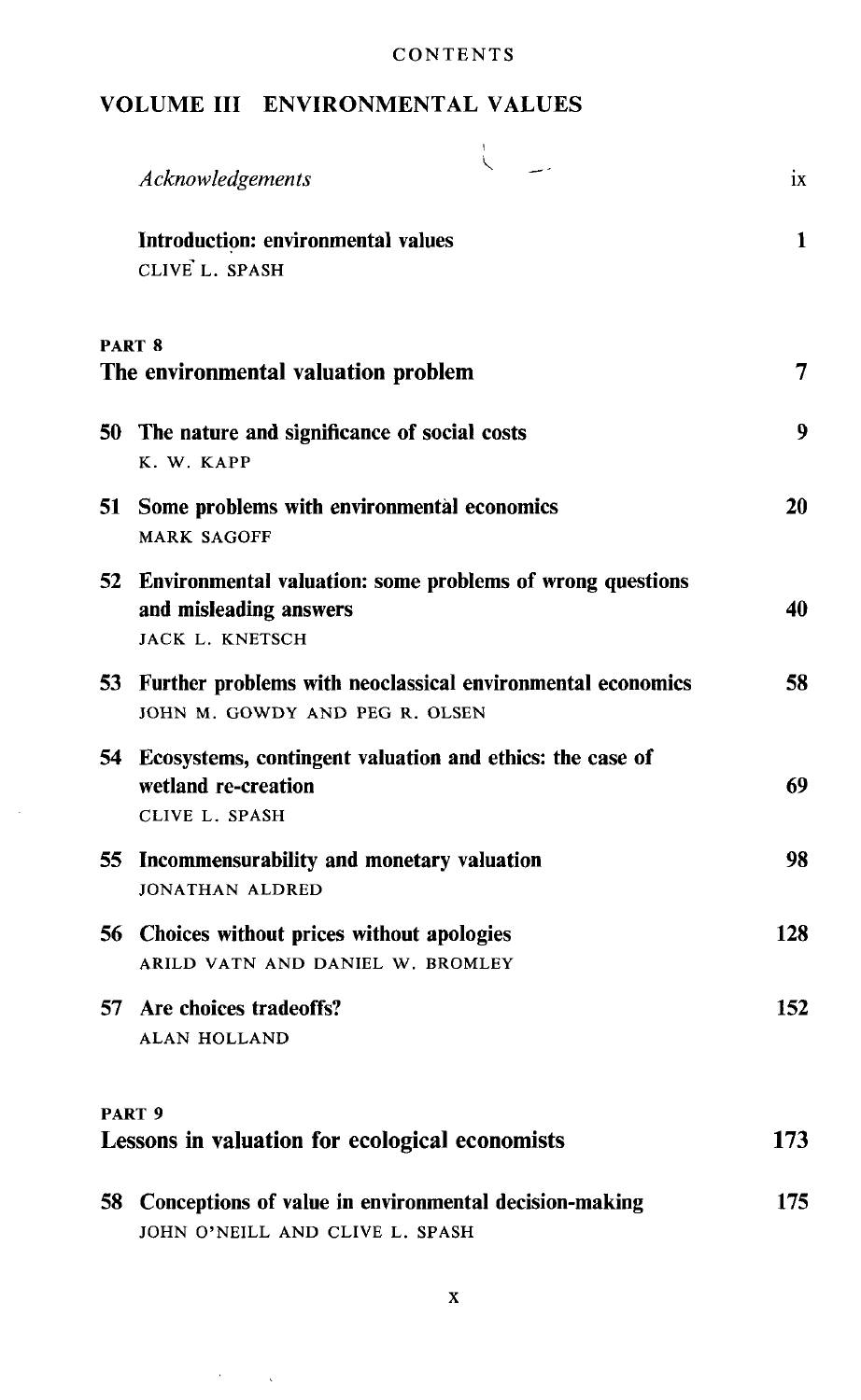|     | 59 The worth of a songbird: ecological economics as a<br>post-normal science<br>SILVIO O. FUNTOWICZ AND JEROME R. RAVETZ                      | 192 |
|-----|-----------------------------------------------------------------------------------------------------------------------------------------------|-----|
|     | 60 Weak comparability of values as a foundation for ecological<br>economics<br>JOAN MARTINEZ-ALIER, GIUSEPPE MUNDA AND<br><b>JOHN O'NEILL</b> | 207 |
|     | 61 Ecology and valuation: big changes needed<br>BRYAN G. NORTON AND DOUGLAS NOONAN                                                            | 222 |
|     | <b>PART 10</b><br><b>Environmental ethics</b>                                                                                                 | 247 |
|     | 62 The land ethic<br>A. LEOPOLD                                                                                                               | 249 |
|     | 63 Is there a need for a new, an environmental, ethic?<br>RICHARD SYLVAN (ROUTLEY)                                                            | 264 |
|     | 64 Ecophilosophy and science<br><b>WARWICK FOX</b>                                                                                            | 273 |
|     | 65 The shallow and the deep, long-range ecology movement:<br>a summary<br><b>ARNE NAESS</b>                                                   | 284 |
|     | 66 A defence of the deep ecology movement<br><b>ARNE NAESS</b>                                                                                | 290 |
| 67. | The metaphysical implications of ecology<br>J. BAIRD CALLICOTT                                                                                | 297 |
|     | 68 On being morally considerable<br>KENNETH E. GOODPASTER                                                                                     | 313 |
|     | 69 Feminism, deep ecology, and environmental ethics<br>MICHAEL E. ZIMMERMAN                                                                   | 330 |
|     | 70 Freud, Wollstonecraft, and ecofeminism: a defense of liberal<br>feminism<br><b>KAREN GREEN</b>                                             | 355 |
|     | 71 Moral pluralism and the course of environmental ethics<br>CHRISTOPHER D. STONE                                                             | 374 |

 $\cdot$ 

þ,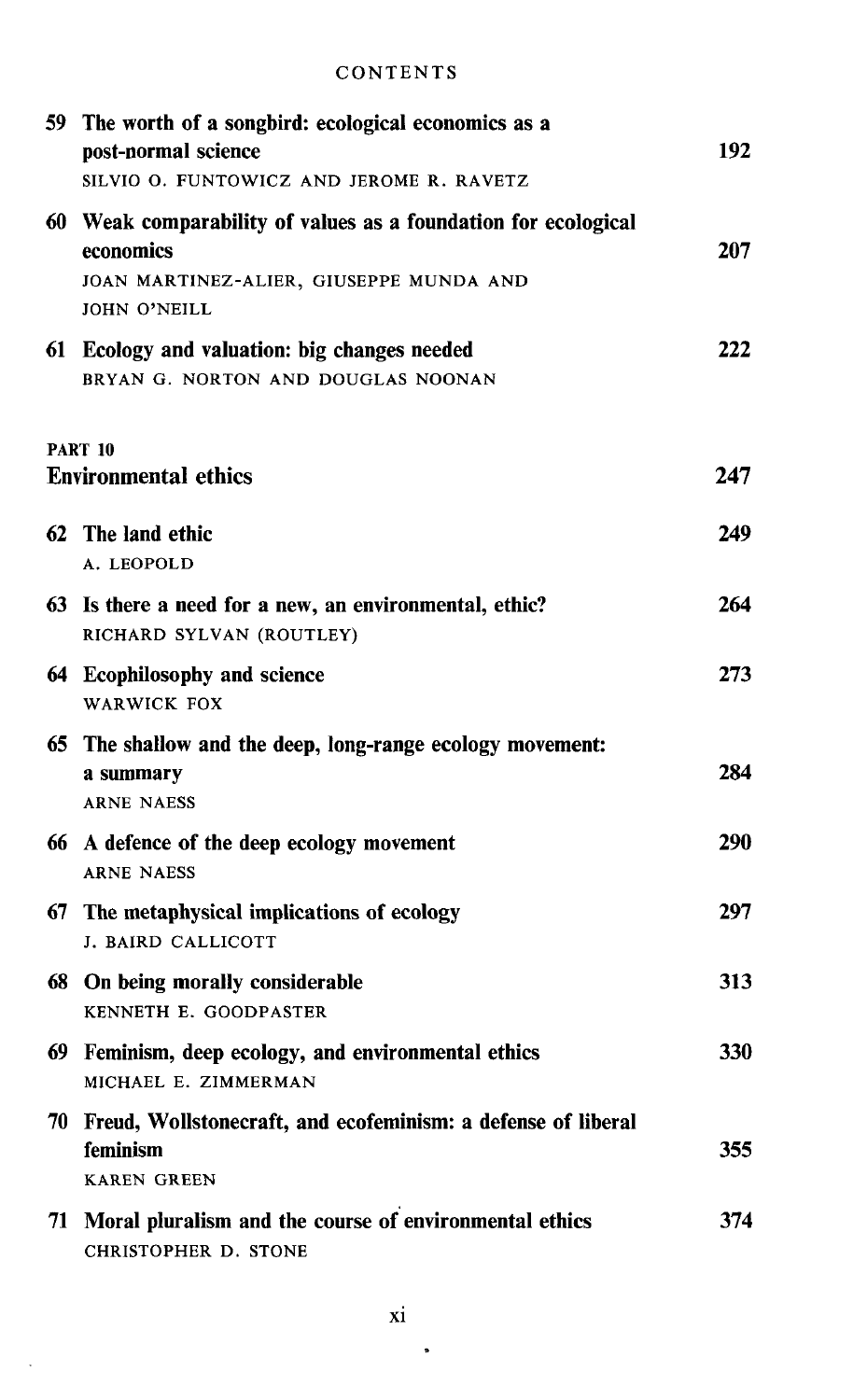$\bar{\mathbf{v}}$ 

| 72. | Moral pluralism and the environment<br><b>ANDREW BRENNAN</b>                                                  | 390 |
|-----|---------------------------------------------------------------------------------------------------------------|-----|
|     | L<br>73 The varieties of intrinsic value<br><b>JOHN O'NEILL</b>                                               | 409 |
|     | 74 Why environmental ethics shouldn't give up on intrinsic value<br>KATIE MCSHANE                             | 427 |
| 75. | An inquiry concerning the acceptance of intrinsic value<br>theories of nature<br>W. F. BUTLER AND T. G. ACOTT | 447 |
|     | 76 Tasteless: towards a food-based approach to death<br><b>VAL PLUMWOOD</b>                                   | 468 |
|     | VOLUME IV POLICY PROBLEMS AND APPROACHES                                                                      |     |
|     | Acknowledgements                                                                                              | ix  |
|     | Introduction: policy problems and approaches<br>CLIVE L. SPASH                                                | 1   |
|     | <b>PART 11</b><br><b>Policy analysis</b>                                                                      | 11  |
| 77  | The ideology of efficiency: searching for a theory of<br>policy analysis<br>DANIEL W. BROMLEY                 | 13  |
|     | <b>PART 12</b><br>Learning from ecosystems: constraints and management                                        | 41  |
|     | 78 Revisiting carrying capacity: area-based indicators of<br>sustainability<br>WILLIAM E. REES                | 43  |
| 79. | The resilience of terrestrial ecosystems: local surprise and<br>global change<br>C. S. HOLLING                | 64  |
| 80  | Large-scale management experiments and learning by doing<br>CARL J. WALTERS AND C. S. HOLLING                 | 104 |

 $\frac{1}{2}$ 

ř,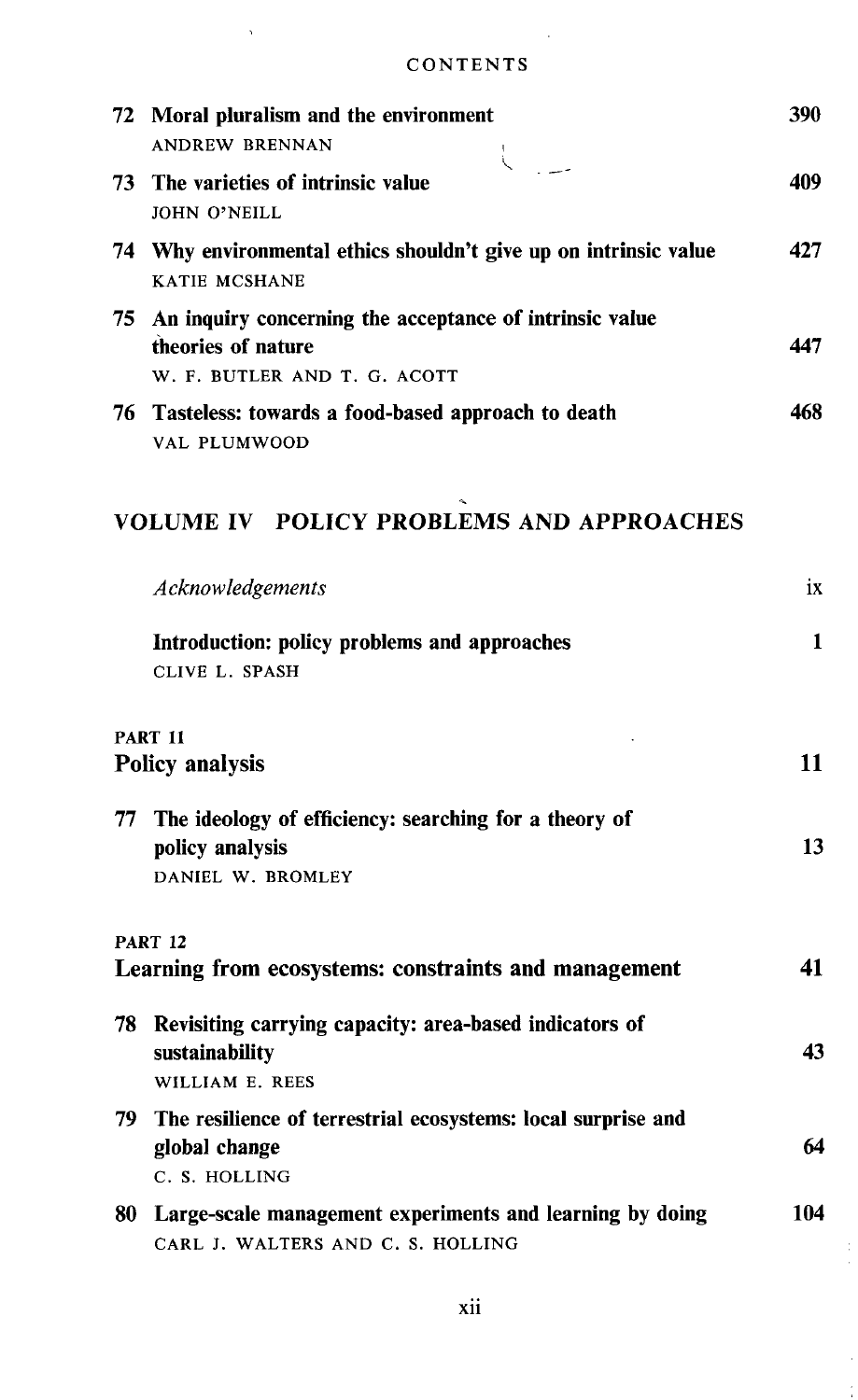|     | 81 Uncertainty, resource exploitation, and conservation:<br>lessons from history<br>DONALD LUDWIG, RAY HILBORN AND CARL WALTERS                                                                                                                 | 120 |
|-----|-------------------------------------------------------------------------------------------------------------------------------------------------------------------------------------------------------------------------------------------------|-----|
| 82  | An ecosystem approach for sustainability: addressing the<br>challenge of complexity<br>JAMES J. KAY, HENRY A. REGIER, MICHELLE BOYLE<br>AND GEORGE FRANCIS                                                                                      | 126 |
|     | <b>PART 13</b><br>Irreversibility, uncertainty and ignorance                                                                                                                                                                                    | 151 |
|     | 83 A safe minimum standard as an objective of conservation policy<br>S. CIRIACY-WANTRUP                                                                                                                                                         | 153 |
|     | 84 Endangered species and uncertainty: the economics of a safe<br>minimum standard<br>RICHARD C. BISHOP                                                                                                                                         | 167 |
| 85. | Neglected features of the safe minimum standard:<br>socio-economic and institutional dimensions<br>IRMI SEIDL AND CLEM A. TISDELL                                                                                                               | 182 |
|     | 86 Uncertainty and environmental learning: reconceiving science<br>and policy in the preventive paradigm<br><b>BRIAN WYNNE</b>                                                                                                                  | 207 |
|     | 87 Humankind and the environment: an anatomy of surprise<br>and ignorance<br>MALTE FABER, REINER MANSTETTEN AND<br>JOHN L. R. PROOPS                                                                                                            | 230 |
|     | 88 Science for the post-normal age<br>SILVIO O. FUNTOWICZ AND JEROME R. RAVETZ                                                                                                                                                                  | 255 |
| 89  | Combining quantitative and qualitative measures of uncertainty<br>in model-based environmental assessment: the NUSAP system<br>JEROEN P. VAN DER SLUIJS, MATTHIEU CRAYE,<br>SILVIO FUNTOWICZ, PENNY KLOPROGGE, JERRY RAVETZ<br>AND JAMES RISBEY | 276 |
| 90  | A novel approach to the appraisal of technological risk:<br>a multicriteria mapping study of a genetically modified crop<br>ANDY STIRLING AND SUE MAYER<br>D                                                                                    | 297 |

 $\ddot{\phantom{a}}$ 

i.